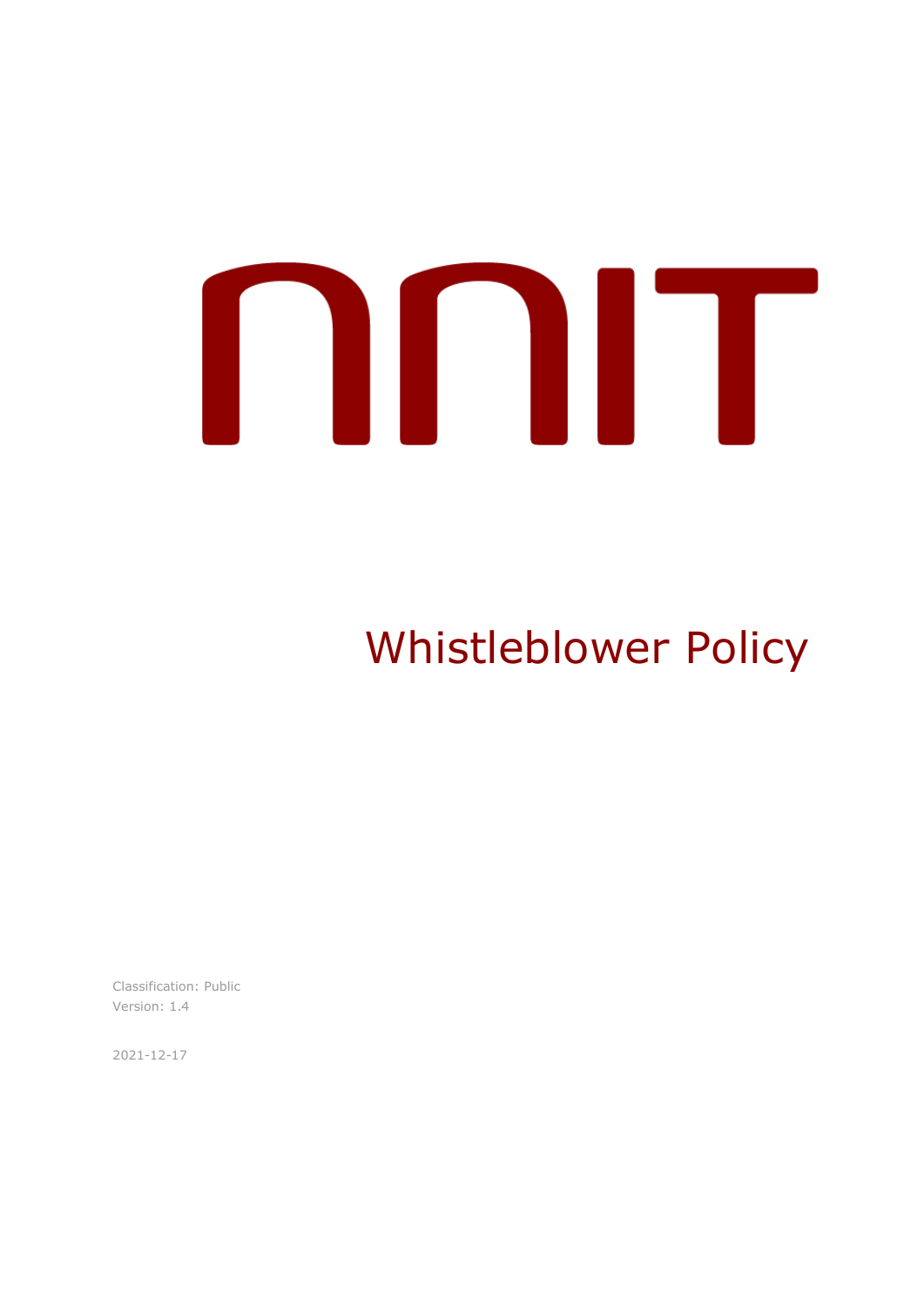# Table of Contents

|                 | 8 WHO PROCESSES THE REPORTS AND FOR HOW LONG? 8           |  |
|-----------------|-----------------------------------------------------------|--|
| 9.              | PROTECTION FROM RETALIATION AND OTHER RIGHTS  9           |  |
| 10              | INFORMATION ABOUT THE REPORT TO THE PERSON IN QUESTION 10 |  |
|                 |                                                           |  |
| 12 <sub>1</sub> |                                                           |  |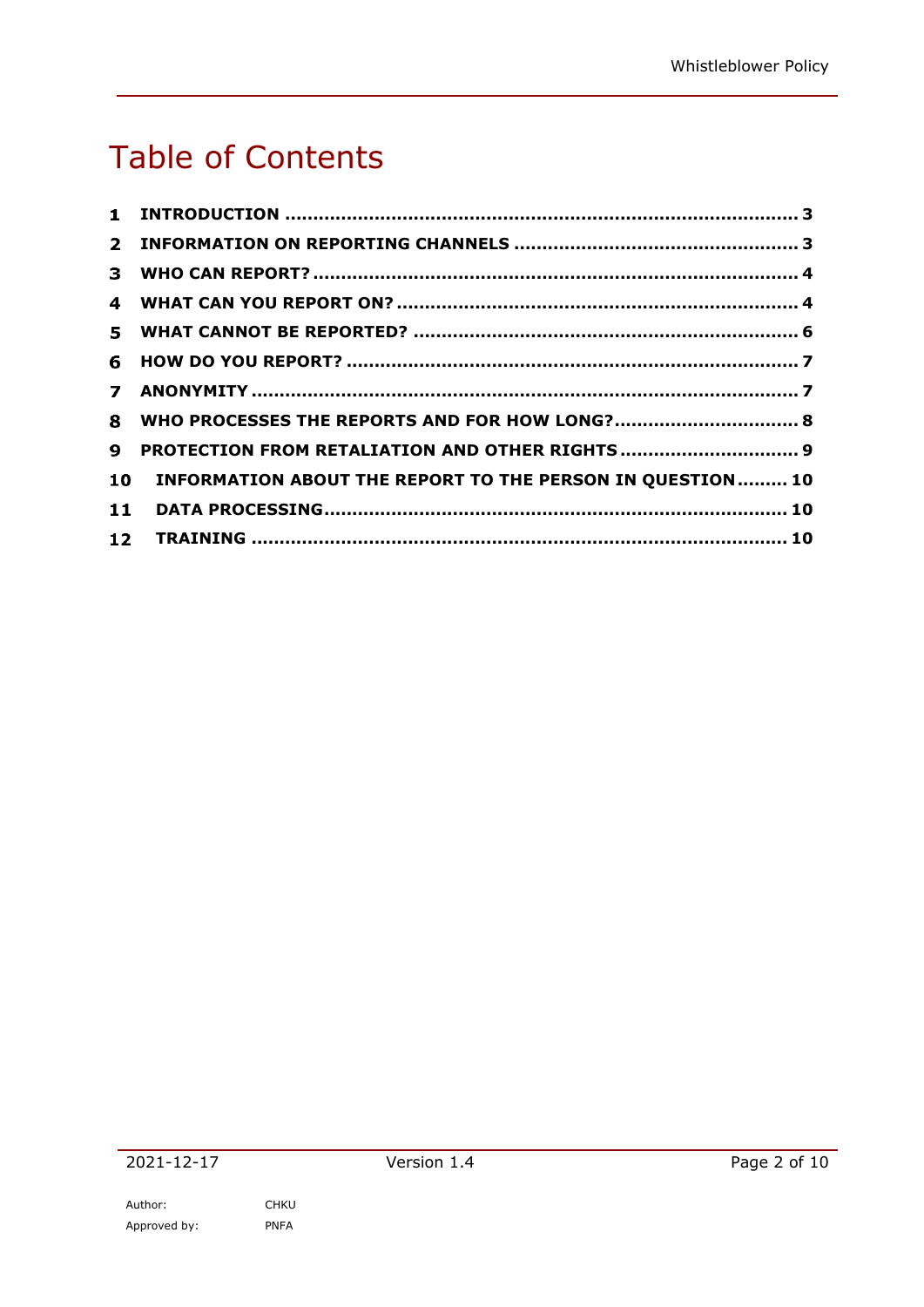### $\mathbf{1}$ Introduction

- 1.1 NNIT A/S including affiliates ("NNIT") is a trustworthy company with an open and honest company culture in which every employee is free to express themselves.
- 1.2 NNIT expects all employees, management, the board of directors and any other person or entity doing business with NNIT to comply with applicable laws, regulations and internal procedures.
- 1.3 NNIT is committed to detect and prevent illegal activities, financial fraud, business ethics misconduct, security breaches or similar. Therefore, all employees, management and the board of directors of NNIT as well as all other persons doing business with and/or advising NNIT such as suppliers, customers, business partners, lawyers or auditors and other relevant persons are encouraged to report concerns regarding acts or omissions that could harm NNIT.
- 1.4 NNIT has standard internal communication channels in place, where concerns can be reported directly to managers, HR/Legal and even senior management, but at the same time NNIT understands and recognizes that in some situations persons may be reluctant to report concerns due to a sense of loyalty towards NNIT or colleagues or in the worst case in fear of retaliation.
- 1.5 NNIT has therefore established a whistleblower-function with internal reporting and procedures, enabling *inter alia* employees, the management, the board of directors of NNIT, business partners and advisors to NNIT and persons specified below to report concerns of illegal or fraudulent behavior, business ethics misconduct and security breaches in a secure and confidential way. The purpose of the whistleblower-function is also to fulfill the Whistleblower Directive as implemented in relevant countries for NNIT. The person reporting the concerns shall in the following be referred to as the "Whistleblower".

### $\overline{2}$ Information on reporting channels

- 2.1 The purpose of this Whistleblower Policy is
	- a) to inform of NNIT's internal reporting channel (whistleblower function) and procedure for handling of whistleblower cases, and
	- b) to inform the employees of NNIT A/S of the external reporting channel established at Datatilsynet in Denmark at whistleblower.dk. This reporting channel is established to fulfill the Whistleblower Directive. More information on the reporting channel can be found at whistleblower.dk.
- 2.2 The Whistleblower can choose to report in either of the reporting channels. However, NNIT shall – in accordance with the Whistleblower Directive – **encourage reporting through internal reporting channels** before reporting through external reporting channels, where the breach can be addressed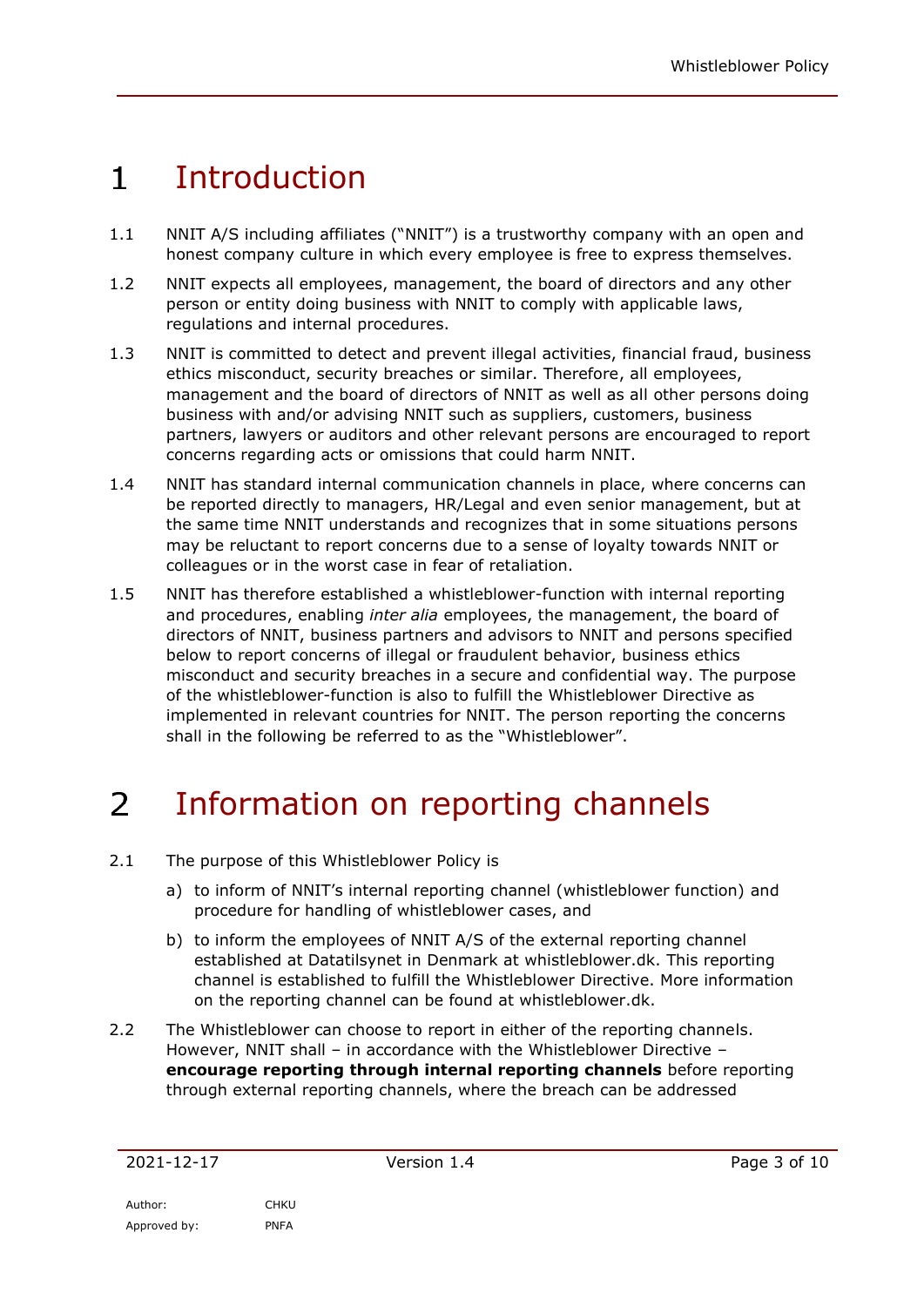effectively internally and where the reporting person considers that there is no risk of retaliation (see also section 9 below).

2.3 This Whistleblower Policy will in the following only concern NNIT's internal reporting channel.

### 3 Who can report?

- 3.1 All employees, including the management, may report as is required by the Whistleblower Directive - concerns detected as part of his/her engagement with NNIT to NNIT's internal reporting channel.
- 3.2 Further, NNIT has decided to expand the persons who can report to NNIT's internal reporting channel beyond the requirement in the Whistleblower Directive. The following persons with *a work-related connection to NNIT* can therefore also report concerns through NNIT's internal reporting channel.
- 3.3 Former employees, persons who have been in a recruitment process with NNIT, paid or unpaid trainees, the board of directors of NNIT, shareholders as well as all other persons doing business with and/or advising NNIT, such as lawyers, auditors, suppliers, customers and business partners and their employees may report. *However, these persons should due to data protection rules not include sensitive personal data in reports.* The following data are categorized as sensitive data in data protection legislation: Personal data revealing racial or ethnic origin, political opinions, religious or philosophical beliefs, or trade union membership, and the processing of genetic data, biometric data for the purpose of uniquely identifying a natural person, data concerning health or data concerning a natural person's sex life or sexual orientation.

### $\overline{4}$ What can you report on?

- 4.1 The whistleblower-function may only be used to report on the following matters, which has taken place or will take place within NNIT:
	- 1) Breaches of EU law falling within the scope of the Whistleblower Directive, cf. section 4.2 below.
	- 2) Severe breaches of other parts of EU law or national law or other severe matters, cf. section 4.3-4.10 below.
- 4.2 Only breaches of the EU acts listed in the Whistleblower Directive can be reported. The Whistleblower Directive lists these acts in Annex, part 1. The list, and implementation of the rules, entails that all (and not only severe) breaches can be reported within specifically the following areas:
	- 1) public procurement;
	- 2) financial services, products and markets, and prevention of money laundering and terrorist financing;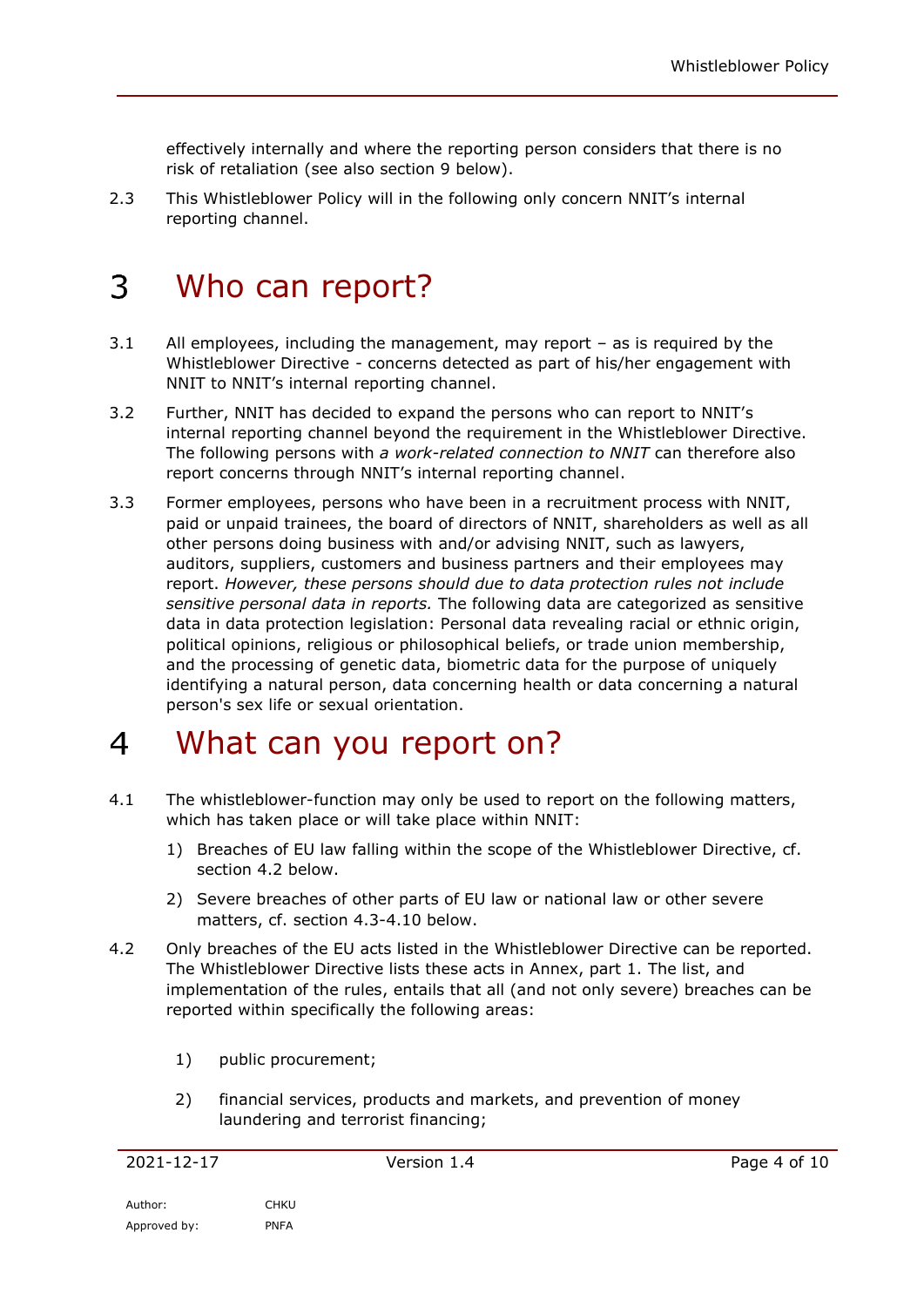- 3) product safety and compliance;
- 4) transport safety;
- 5) protection of the environment;
- 6) radiation protection and nuclear safety;
- 7) food and feed safety, animal health and welfare;
- 8) public health;
- 9) consumer protection;
- 10) protection of privacy and personal data, and security of network and information systems; and.
- 11) EU competition law and state aid law.
- 4.3 Besides breaches mentioned in clause 4.2 above, *severe breaches of other parts of EU law or national law or other severe matters* can be reported.
- 4.4 A breach of law or a matter will as a starting point be severe if it is in the interest of the public.
- 4.5 NNIT's compliance function will for each report assess if the report concerns a severe breach or another severe matter as mentioned in section 4.3.
- 4.6 The following violations of the criminal code will be assessed as examples of severe law violations:
	- Bribery,
	- falsification of documents,
	- hacking,
	- wire tapping,
	- recording of other people's conversations,
	- theft,
	- embezzlement,
	- fraud,
	- data fraud, and
	- criminal breach of trust and extortion.
- 4.7 Gross or repeated violations of special legislation will be assessed as severe breaches, for instance legislation which shall ensure public health and safety or protection of nature and environment.
- 4.8 Harassment will also be assessed as severe breaches in the following cases:
	- Sexual harassment, cf. the Danish Equal Treatment Act section 1, subsection 4, cf. subsection 6.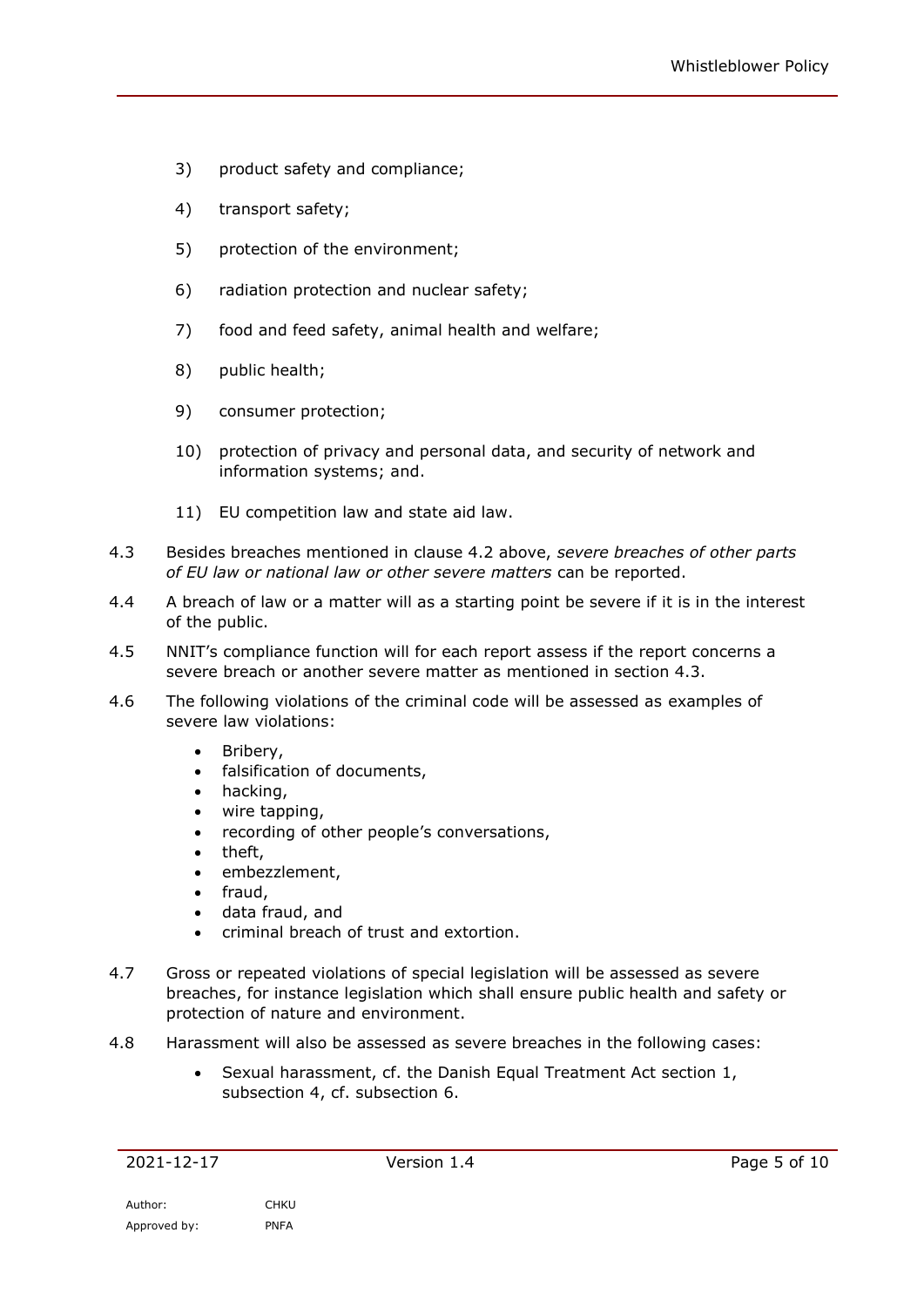- Gross harassment, e.g. due to race, gender, color, language, assets, national or social origin, political or religious affiliation.
- 4.9 As examples of conditions which in general are considered serious matters can be mentioned:
	- Disregard for vocational standards which e.g. could cause a risk for people's health and safety.
	- Serious errors and serious disorders related to IT operations or IT system operations.
	- Severe *business ethics* misconduct
	- Special circumstances where minor collaboration difficulties entail great risks and thus constitute a serious matter.
- 4.10 This lists above serves as examples only.
- 4.11 If you are in doubt about whether your concern should be reported or not, we encourage you to report the finding through the whistleblower-function.
- <span id="page-5-0"></span>4.12 Your report should include a description of your concern and, if possible, the name and title of the person suspected of irregular behavior.
- 4.13 It is important that the whistleblower-function is not used to report false and/or unfounded accusations. All reports must be made in good faith and must be wellfounded. If a report is filed in bad faith or is based on personal reasons, such as revenge or as an act of spite etc., NNIT reserves the right to take appropriate measures, including legal action, against the Whistleblower if he/she can be identified.

### 5 What cannot be reported?

- 5.1 You cannot report on the following:
	- a) Information on your own employment, unless such a report relates to a serious offense or an otherwise serious issue such as sexual harassment.
	- b) Information on minor irregularities such as breaches of internal guidelines of a less serious nature about for instance sick absence, smoking, alcohol, attire, private use of office supplies, incompetence and infringement of accessory provisions, such as lack of compliance with documentation obligations.
- 5.2 Such reports will in accordance with the data protection regulation be deleted from the whistleblower system. Instead, such concerns should be reported through standard internal communication channels, i.e. to direct managers, HR/Legal or senior management.
- 5.3 Furthermore, the Danish law on protection of whistleblowers lists that reports cannot contain certain classified information, information covered by lawyers' and healthcare personnel's confidentiality obligations and other information covered by confidentiality obligations as further specified in the legislation.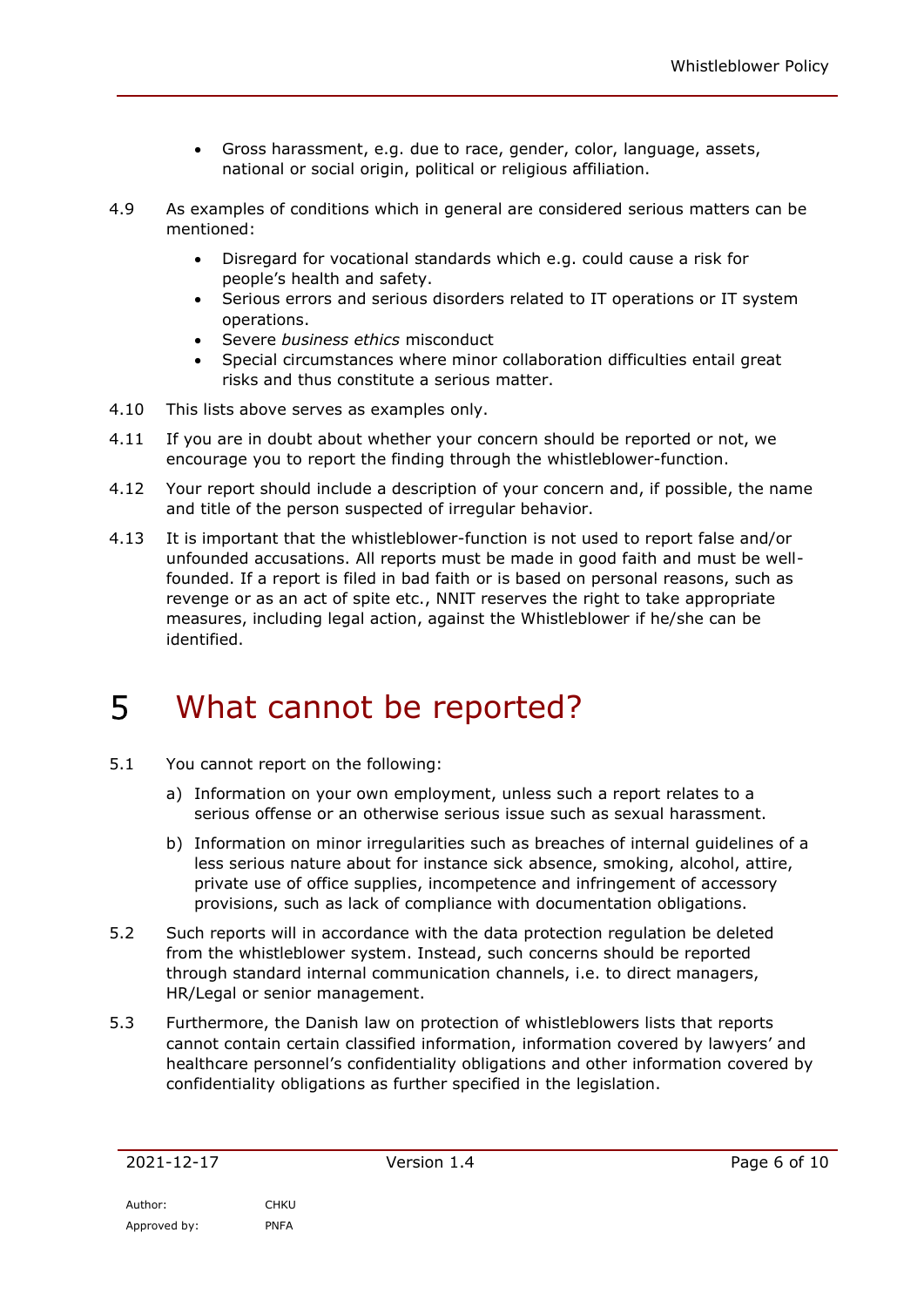### 6 How do you report?

- 6.1 You file a whistleblower-report through the whistleblower system: nnit.whistleblowernetwork.net. You will receive a confirmation of receipt of the report within 7 days, unless your report is anonymous.
- 6.2 The whistleblower system is hosted by an external independent third party. The independent party only operates the system and does not have access to the reports in any way. All data reported through the whistleblower system is encrypted and stored safely.
- 6.3 We strongly urge you to report through the whistleblower system and **NOT** to send reports via e-mail to the person(s) in NNIT's compliance function as the information in the report will not be securely transferred and encrypted and you will not be able to report anonymously.
- 6.4 When reporting through the whistleblower system, you may choose to remain available for further inquiries, even if the report is made anonymously. We recommend that you make yourself available as we may need additional information to conduct an investigation.
- 6.5 You remain available by opening a secure post box in the whistleblower system. When creating a post box, you will be provided with a case number and be asked to choose a password. With the case number and password you can log into the post box in order to see if you have received any questions or answers related to the report.
- 6.6 If you realize that you have provided incomplete or incorrect information, and have not created a post box, you may file a new report through the whistleblower system in which you refer to the earlier report and describe what should be corrected.
- 6.7 All reporting should be in English or Danish.

### $\overline{7}$ Anonymity

- 7.1 The Whistleblower may choose to report on an anonymous basis.
- 7.2 Before filing a report, you should carefully consider whether to be anonymous or not. We encourage you to identify yourself, as additional information may be required to carry out an investigation. The system is designed and set up to secure the Whistleblower from any retaliation and the Whistleblower's identity will only be disclosed to the person(s) investigating the report. Please note that if the report leads to legal proceedings against the person in question you may be called as a witness in a trial, in which anonymity is forfeited.
- 7.3 To ensure full anonymity it is however necessary to file the report from a private computer that is **NOT** on NNIT's corporate network. The whistleblower system does not log IP addresses or Machine IDs and does not use cookies. Only the report itself is registered.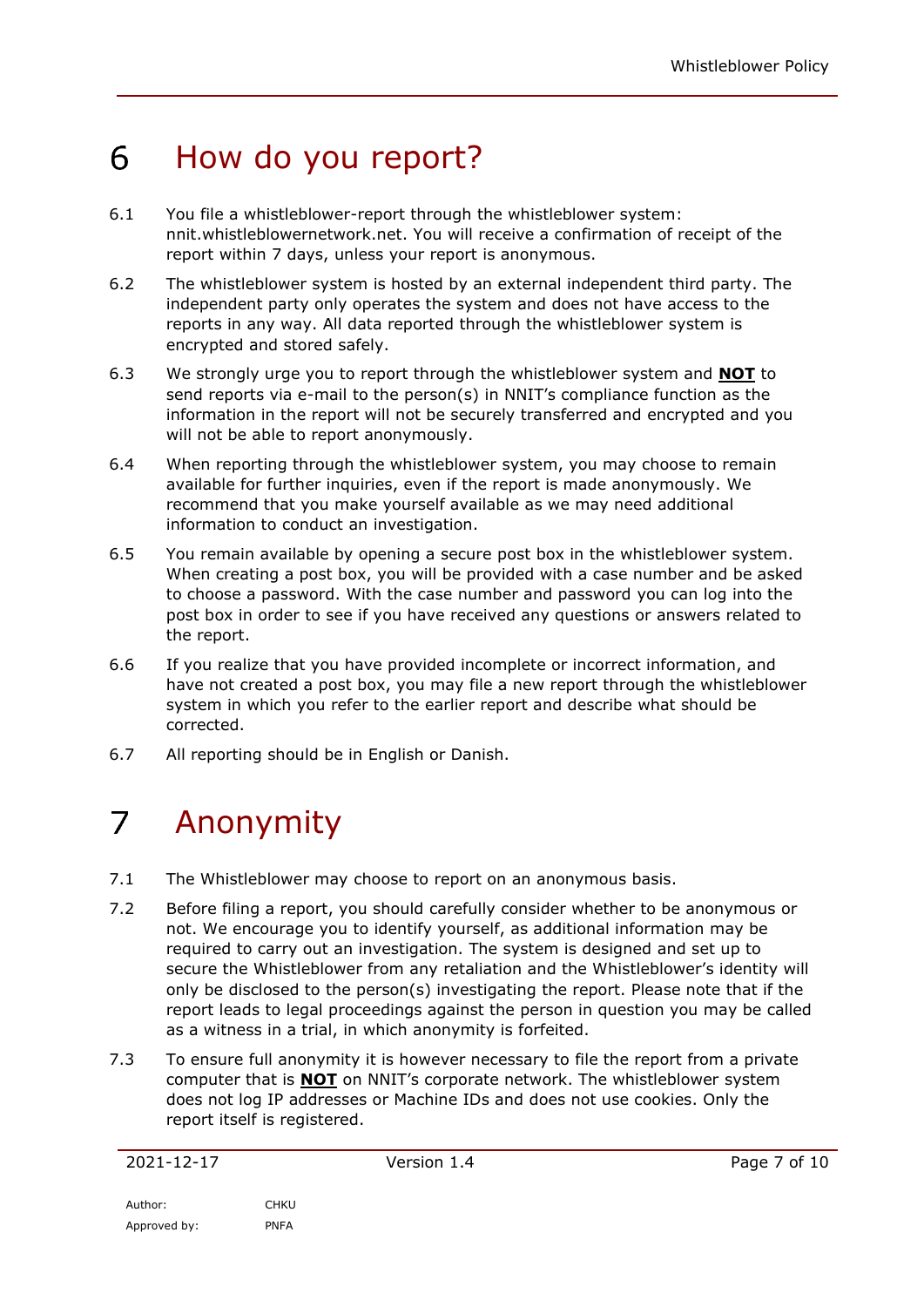- 7.4 You should be aware that uploaded documents may contain metadata that can compromise the anonymity. Therefore, you should ensure that any compromising metadata is removed from a document before uploading it. Metadata is for example author details in a word document. Such data may be evident in the properties of the word document.
- 7.5 NNIT encourages the Whistleblower to disclose his/her identity, as this may prove vital for the further investigation of the matter. The Whistleblower's identity will only be disclosed to the person(s) investigating the report.

# 8 Who processes the reports and for how long?

- 8.1 Reports are handled in a secure and confidential way by NNIT's compliance function. Upon receipt of a report, NNIT's compliance function performs a preliminary screening and consults the CEO and/or CFO of NNIT A/S in order to decide whether to investigate the matter further.
- 8.2 If a report concerns the executive management, including the CEO and/or CFO, the NNIT's compliance function will instead consult the chairman of the Audit Committee – as an independent third party – in order to decide whether to investigate further.
- 8.3 If the preliminary screening concludes that the report
	- is well-founded and falls within the scope of the whistleblower-function, a further investigation will be initiated
	- is *unfounded* and no further information is made available, no further investigation will be initiated
	- does not fulfill the legal requirements to qualify for reporting through the whistleblower-function, the compliance function will decide whether to forward the report to the relevant person within NNIT or let the Whistleblower know whom to contact instead. The report will subsequently be deleted from the Whistleblower system.
- 8.4 If it is decided to investigate the concerns set out in the report further, the compliance function designates an appropriate investigator and informs the Chairman of the Audit Committee that an investigation has been initiated. The investigator may be an internal or external resource depending on the matter.
- 8.5 Depending on the area of concern, the investigation will under normal circumstances be carried out by the following functions:
	- *Financial fraud* will be investigated by NNIT Finance under the responsibility of the CFO
	- Severe *Business Ethic misconduct* will be investigated by NNIT Legal under the responsibility of the CEO or CFO depending on the area of misconduct
	- Severe *Security breaches* will be investigated by NNIT Q&S under the responsibility of the SVP of People, Communication & Quality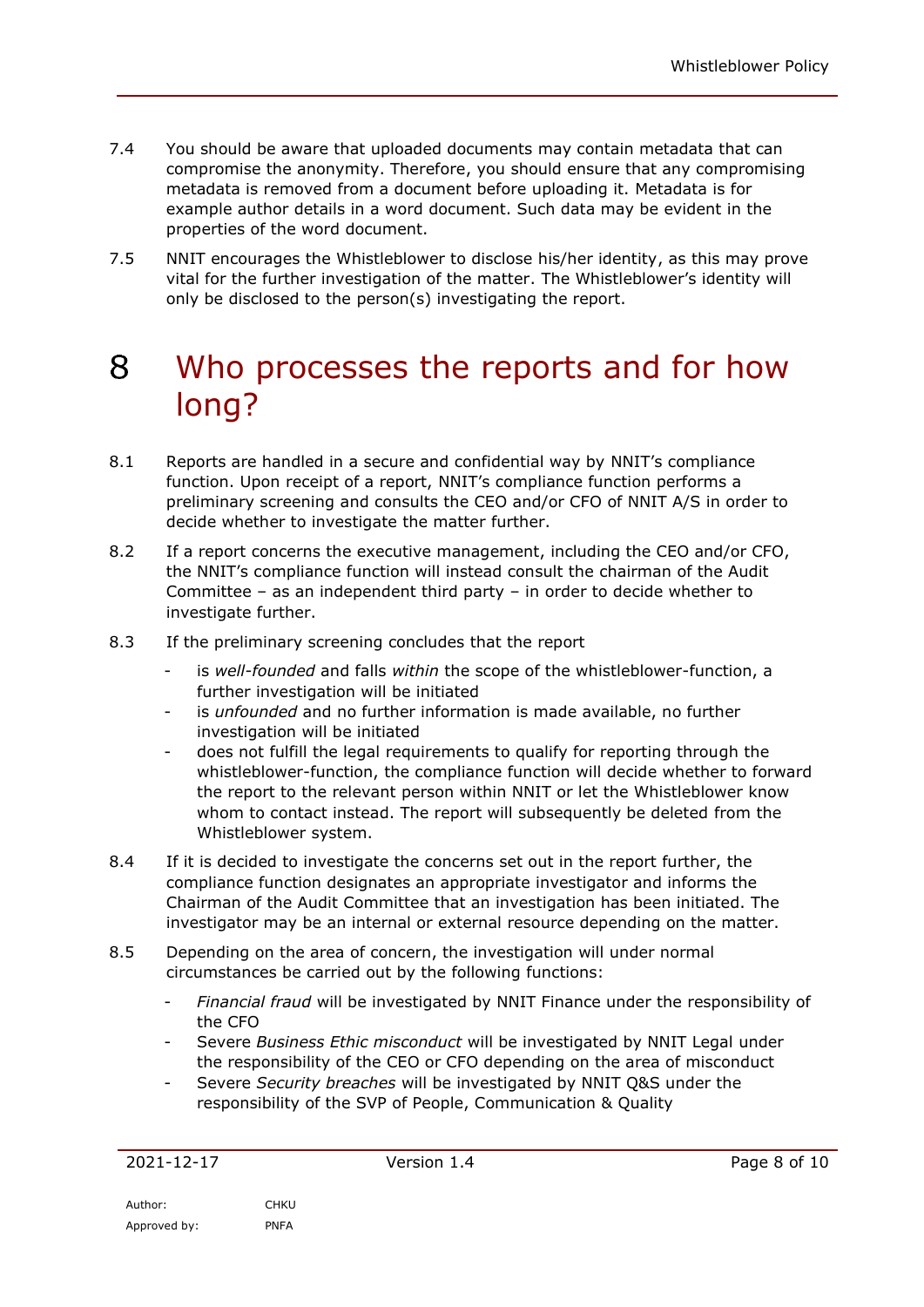- *Data Protection breaches* will be investigated by NNIT Legal or Q&S

Investigations regarding illegal activities will be carried out by the relevant function within the area of illegality.

- 8.6 If the report is not anonymous, NNIT will send feed-back to the Whistleblower as fast as possible and within three months from the confirmation of receipt of the report.
- 8.7 The Compliance Function will quarterly provide the Audit Committee with a list of all reports made, information on the result of the preliminary screening and status on reports being investigated.
- 8.8 Once an investigation is completed and relevant actions have been taken the report is deleted in the whistleblower system, unless NNIT assesses that it is necessary and proportionate to store the report in the whistleblower system for the purpose of fulfillment of legislative obligations. The report is kept in the suspected person(s) personal file for as long as needed but only with necessary personal information.
- 8.9 The case may be of a nature which calls for handing over the report and further investigation to the police. If a report leads to court proceedings, the report will not be deleted from the whistleblower system until a possible appeal period has expired.

# 9 Protection from retaliation and other rights

- 9.1 All reports filed in good faith are protected against any retaliation.
- 9.2 Reports filed in bad faith may be met with legal actions as described above under section 4.1[34.12](#page-5-0)
- 9.3 Whistleblowers covered by the whistleblower directive and EU member state laws implementing this directive are provided an explicit legislative protection against retaliation and hinderance of reporting or attempt of hinderance. At the moment such protection applies for:
	- a) employees in NNIT A/S using the internal reporting channel
	- b) Whistleblowers, cf. section 3, using the external reporting channel regarding NNIT A/S, and
	- c) Whistleblowers, cf. section 3, disclosing information regarding NNIT A/S in accordance with the mentioned legislation.
- 9.4 The legislative protection implies:
	- a) The Protection is only provided for whistleblowers who have had reasonable grounds to believe that the information on breaches reported or disclosed was true at the time of reporting/disclosure and that such information is within the scope of this Whistleblower Policy, cf. section 3 and 4.